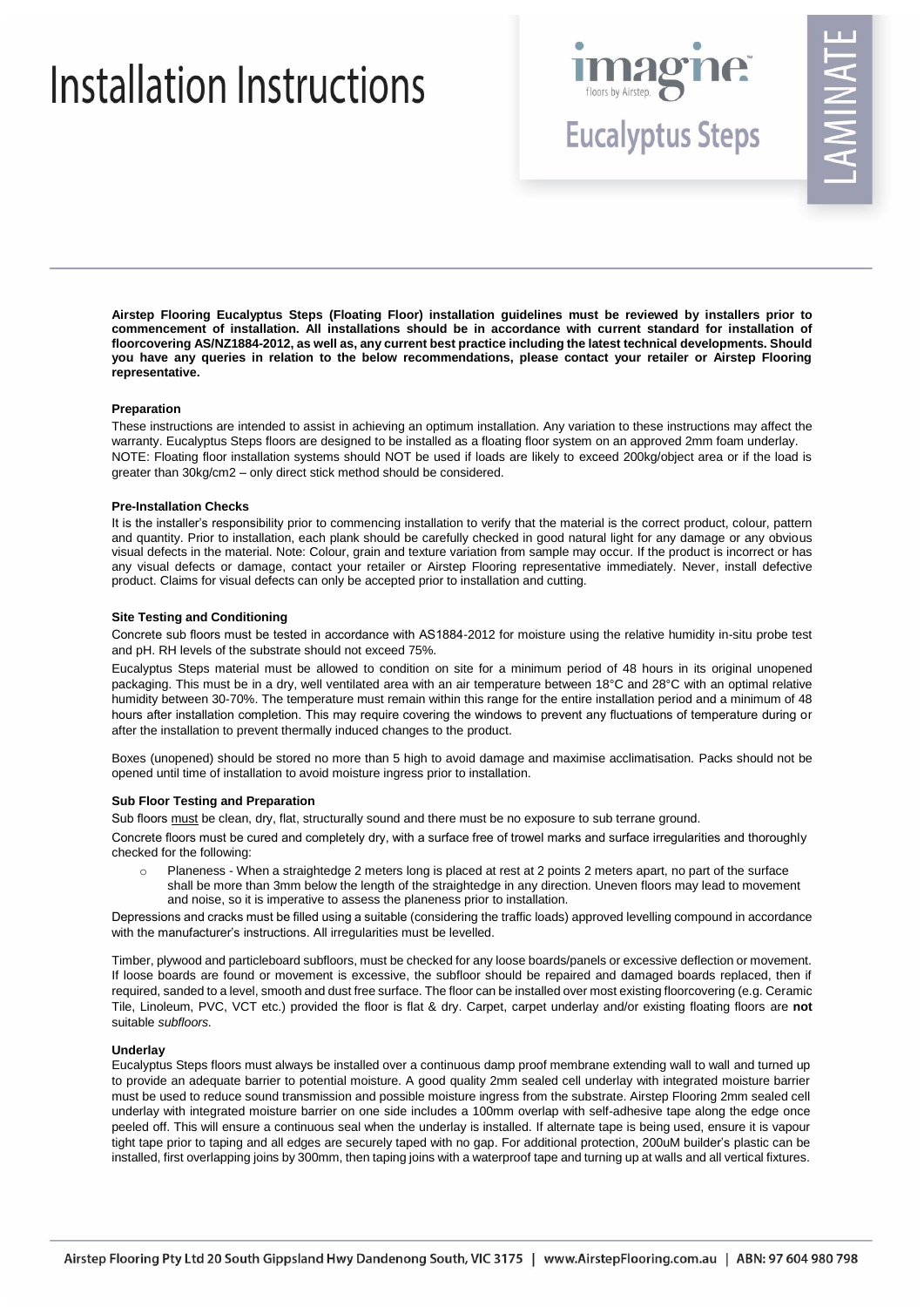# **Wet Areas**

Eucalyptus Steps floors are NOT suitable for wet areas such as bathrooms & laundries. Eucalyptus Steps can be installed in kitchens provided cleaning and maintenance guidelines are followed.

# **Perimeter/Expansion Gaps**

A perimeter expansion gap of 10-12mm must be maintained against all vertical fixtures (e.g. walls, cabinets, sliding doors, island benches, plumbing fixtures etc.). In environments of higher relative humidity, a minimum gap of 15mm is required as the product may expand up to 2-4mm per LM in the width however, the wider the floor, the higher the humidity, the larger the perimeter expansion gap must be.

For installation over large areas or in between multiple rooms that exceed a total of 12m in length or 8m in width, a 15mm expansion gap is required within the floor or between rooms. A trim or skirting/scotia can be used to cover this gap, ensuring the floor is not pinned to the substrate or vertical fixtures. Silicone or caulking compound is not recommended as this will prevent free movement of the total floor area.

# **Tools Required**

10-12mm Spacers • Drop Saw/Circular Saw • Jig Saw • Utility Knife • Straight Edge • T-Square • Pull Bar • No. 2 White Rubber Mallet • Pencil • Tape Measure • Safety Glasses.

# **Installation Instructions**

- o Prepare the sub floor in accordance with Australia Standard 1884-2012 and as set out in these instructions.
- o Plan the direction of the area to be installed to maximise the visual appearance once installed. The direction of the plank grain should be confirmed and the installation should be balanced from the centre of the area to minimise waste. Work out the trims to be installed as some trims are easier to install prior to the flooring. This will be dependent on the direction of the trim to the flooring and the type of trim to be installed.
- $\circ$  Measure the room and estimate the number of rows required. If the last row is not at least 50mm wide, the first row should be cut so that the first and last rows are similar in width.
- o To minimise shade variation, mix and install product from several different packs alternately and stagger end joins more than 300mm. After laying a small quantity of product, view from a distance that allows you to clearly see the overall effect. If there is any doubt cease installation immediately and contact your Airstep Flooring retailer.

**1**. Install the first row of plastic and/or underlay as required (Fig 1). Firstly, remove the short and long side tongue of the first board followed by only the long side tongue of the remaining first row boards then install the first row to the wall to assess the straightness of the starting wall. If the starting wall is undulating or uneven, square this row off to the other side of the room using a tape measure and scribe the first row of boards to cater for the undulations while accommodating a uniform 10-12mm expansion gap. (Fig 1)

From the left corner of the room put the first plank in place using spacer blocks against the wall to maintain a uniform expansion gap so both the end and side seam grooves are facing outwards. Planks are to be installed from left to right. To assist in laying the first row straight, the use of masking tape across each short end locking system is recommended. Continue this for the first two rows and remove after completion of installation. (Fig 2)

**2**. Install the second plank in the first row by angling and laying the short-end tongue onto the previously installed plank short-end groove. Care must be taken to properly line up the end join and NEVER force the join while out of alignment, otherwise this could result in permanent damage to the end groove. (Fig 3)

**3**. Continue in this manner for the rest of the first row. The last plank in the row should be cut to length while maintaining the recommended expansion gap along the perimeter of the room or all vertical surfaces. (Fig 4)

**4**. Use the off cut from the last board in the first row (min length 300mm) or cut a plank that is at least 300mm shorter than the first plank to start the second row. Install the first plank in the second row by inserting the long side tongue into the groove of the plank in the first row at a low angle to the installed plank. Then lower the plank while maintaining a slight pressure toward the installed plank. Use a tapping block to gently engage the short end lock. The planks should fit snugly together and lay flat maintaining the appropriate expansion gap along the perimeter of the room or all vertical surfaces. (Fig 5-6)

**5**. To install the remaining planks in the second row, first align the long edge tongue into the groove of the previous row at an angle. Slide the plank to the left until it meets the previously installed plank. Lower the plank while maintaining a slight pressure towards the installed piece. Use a tapping block to gently engage the short end lock. The planks should fit snugly together and lay flat maintaining the appropriate expansion gap along the perimeter of the room or all vertical surfaces. (Fig 6, 7, 8)